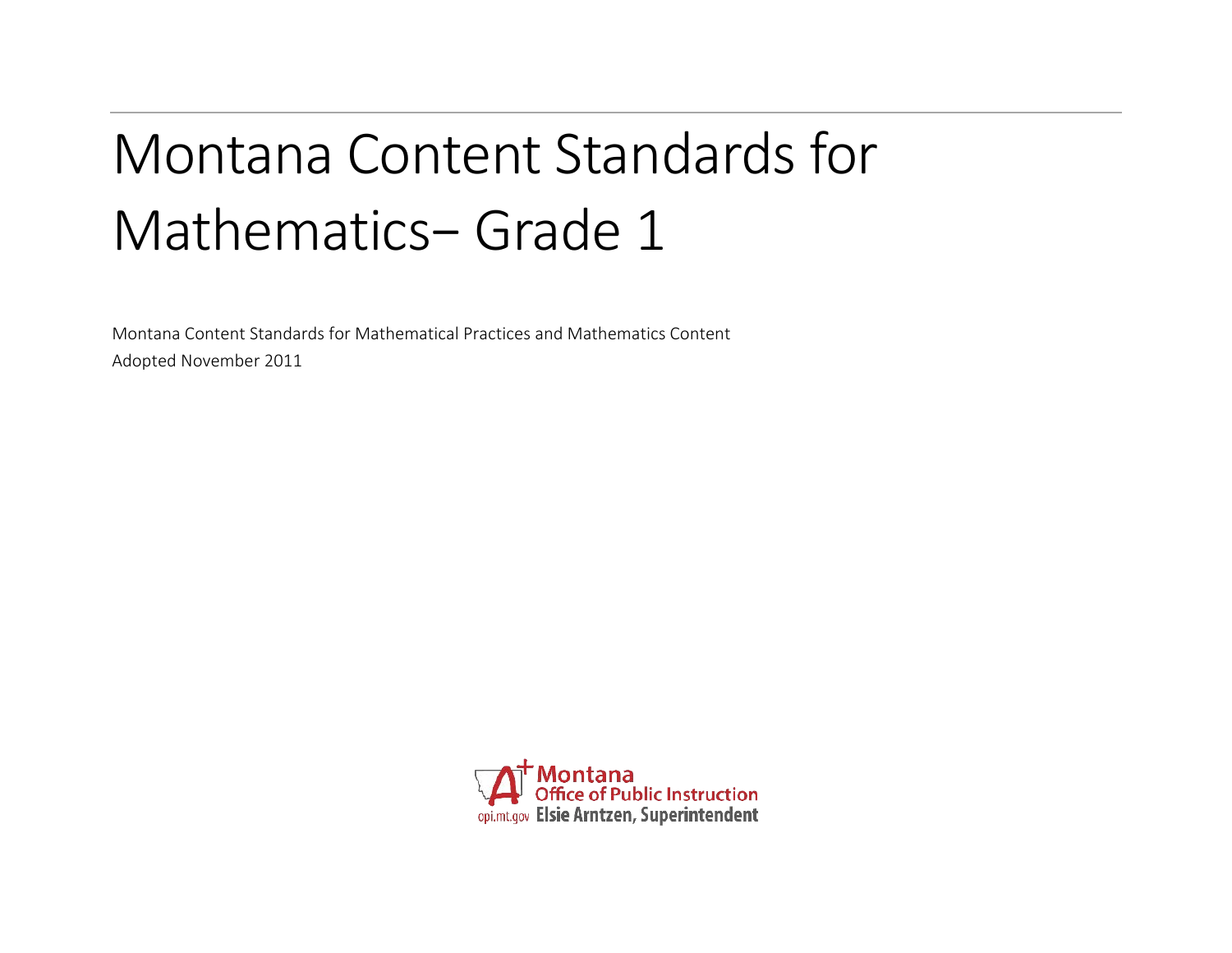(Adopted November 2011)

### Contents

#### **Accommodation statement for publications**

The OPI is committed to providing reasonable accommodations to people with disabilities. If you need a reasonable accommodation, require an alternate format, or have questions concerning accessibility, contact the OPI ADA Coordinator, 406-444-3161*,* [opiada@mt.gov,](mailto:opiada@mt.gov) TTY 406-444-0235.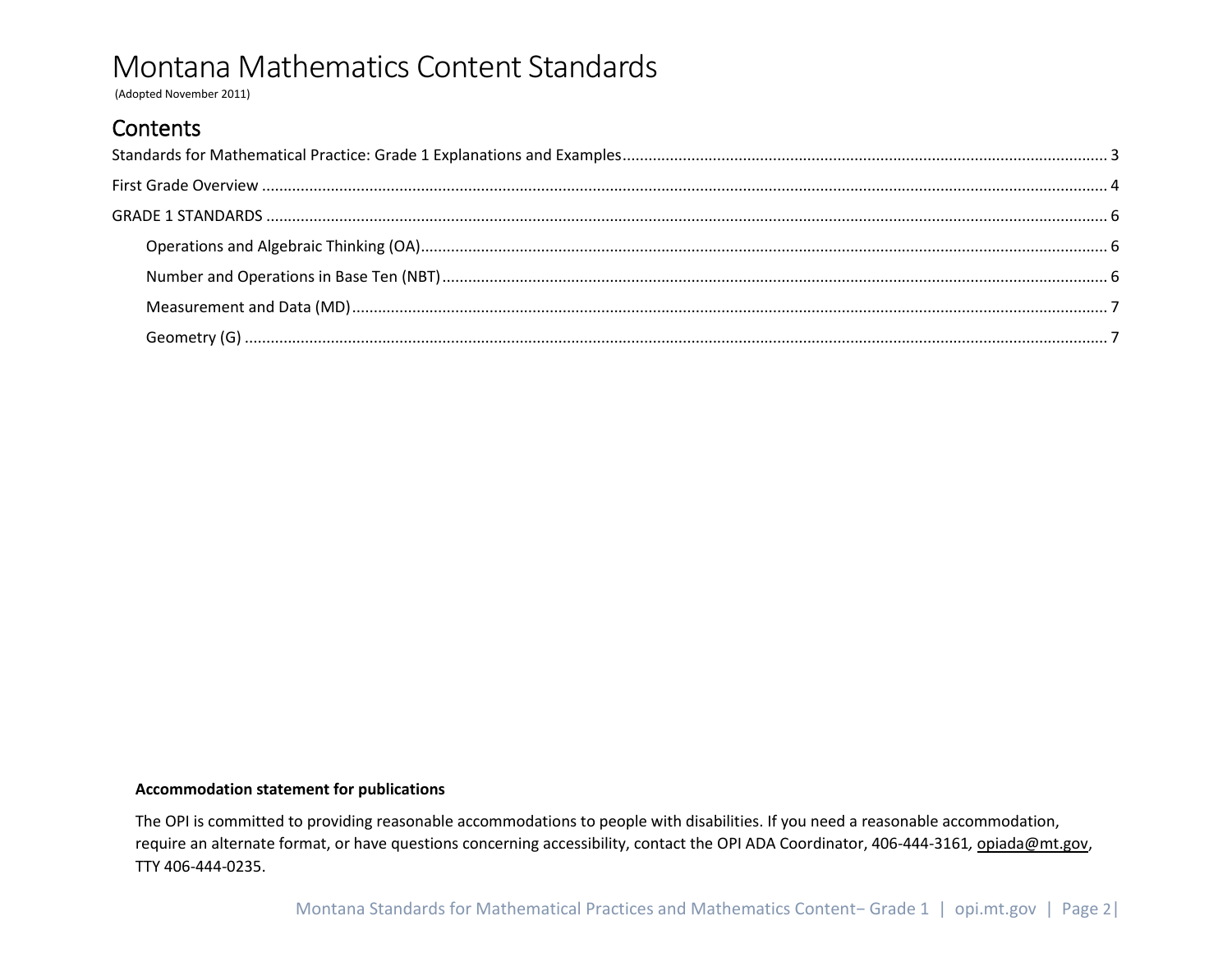(Adopted November 2011)

### <span id="page-2-0"></span>Standards for Mathematical Practice: Grade 1 Explanations and Examples

| Standards                  | <b>Explanations and Examples</b>                                                                                          |  |  |  |  |
|----------------------------|---------------------------------------------------------------------------------------------------------------------------|--|--|--|--|
| Students are expected to:  | The Standards for Mathematical Practice describe ways in which students ought to engage with the subject matter           |  |  |  |  |
|                            | as they grow in mathematical maturity and expertise.                                                                      |  |  |  |  |
| 1.MP.1. Make sense of      | In first grade, students realize that doing mathematics involves solving problems and discussing how they solved          |  |  |  |  |
| problems and persevere in  | them. Students explain to themselves the meaning of a problem and look for ways to solve it. Younger students             |  |  |  |  |
| solving them.              | may use concrete objects or pictures to help them conceptualize and solve problems. They may check their                  |  |  |  |  |
|                            | thinking by asking themselves, "Does this make sense?" They are willing to try other approaches.                          |  |  |  |  |
| 1.MP.2. Reason abstractly  | Younger students recognize that a number represents a specific quantity. They connect the quantity to written             |  |  |  |  |
| and quantitatively.        | symbols. Quantitative reasoning entails creating a representation of a problem while attending to the meanings of         |  |  |  |  |
|                            | the quantities.                                                                                                           |  |  |  |  |
| 1.MP.3. Construct viable   | First graders construct arguments using concrete referents, such as objects, pictures, drawings, and actions. They        |  |  |  |  |
| arguments and critique the | also practice their mathematical communication skills as they participate in mathematical discussions involving           |  |  |  |  |
| reasoning of others.       | questions like "How did you get that?" "Explain your thinking," and "Why is that true?" They not only explain their       |  |  |  |  |
|                            | own thinking, but listen to others' explanations. They decide if the explanations make sense and ask questions.           |  |  |  |  |
| 1.MP.4. Model with         | In early grades, students experiment with representing problem situations in multiple ways including numbers,             |  |  |  |  |
| mathematics.               | words (mathematical language), drawing pictures, using objects, acting out, making a chart or list, creating              |  |  |  |  |
|                            | equations, etc. Students need opportunities to connect the different representations and explain the connections.         |  |  |  |  |
|                            | They should be able to use all of these representations as needed.                                                        |  |  |  |  |
| 1.MP.5. Use appropriate    | In first grade, students begin to consider the available tools (including estimation) when solving a mathematical         |  |  |  |  |
| tools strategically.       | problem and decide when certain tools might be helpful. For instance, first graders decide it might be best to use        |  |  |  |  |
|                            | colored chips to model an addition problem.                                                                               |  |  |  |  |
| 1.MP.6. Attend to          | As young children begin to develop their mathematical communication skills, they try to use clear and precise             |  |  |  |  |
| precision.                 | language in their discussions with others and when they explain their own reasoning.                                      |  |  |  |  |
| 1.MP.7. Look for and make  | First graders begin to discern a pattern or structure. For instance, if students recognize $12 + 3 = 15$ , then they also |  |  |  |  |
| use of structure.          | know $3 + 12 = 15$ . (Commutative property of addition.) To add $4 + 6 + 4$ , the first two numbers can be added to       |  |  |  |  |
|                            | make a ten, so $4 + 6 + 4 = 10 + 4 = 14$ .                                                                                |  |  |  |  |
| 1.MP.8. Look for and       | In the early grades, students notice repetitive actions in counting and computation, etc. When children have              |  |  |  |  |
| express regularity in      | multiple opportunities to add and subtract "ten" and multiples of "ten" they notice the pattern and gain a better         |  |  |  |  |
| repeated reasoning.        | understanding of place value.                                                                                             |  |  |  |  |

*Adapted from Explanations and Examples Grade 1 produced by the Arizona Department of Education Standards and Assessment Division*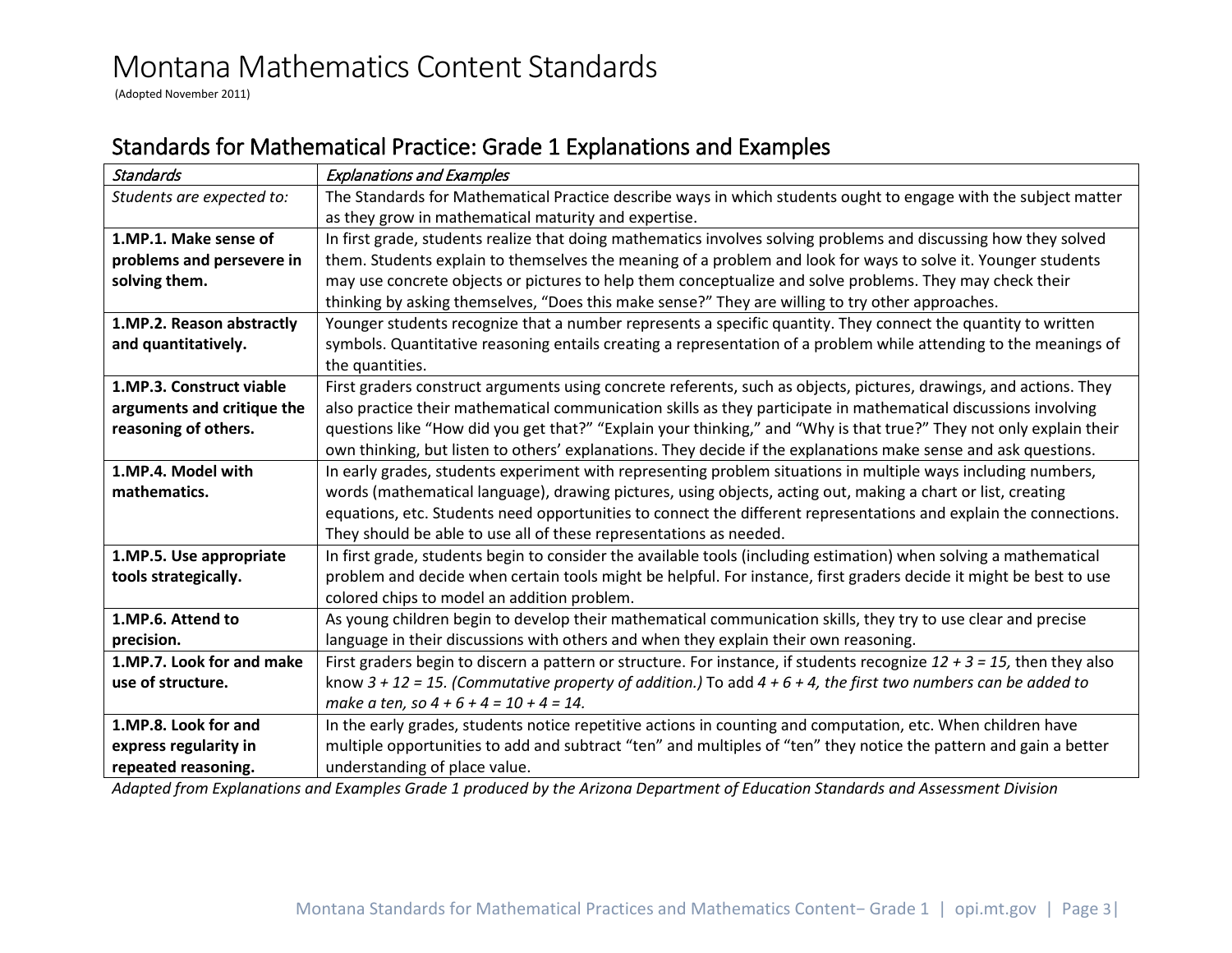(Adopted November 2011)

### <span id="page-3-0"></span>First Grade Overview

| Domains                          | Operations and Algebraic Thinking                                                                                                                                                                                                                                     | Number & Operations in Base Ten                                                                                                                                 | Measurement and Data                                                                                                         | Geometry                                                                                 |
|----------------------------------|-----------------------------------------------------------------------------------------------------------------------------------------------------------------------------------------------------------------------------------------------------------------------|-----------------------------------------------------------------------------------------------------------------------------------------------------------------|------------------------------------------------------------------------------------------------------------------------------|------------------------------------------------------------------------------------------|
| <b>Clusters</b>                  | • Represent and solve problems involving addition<br>and subtraction<br>• Understand and apply properties of operations<br>and the relationship between addition and<br>subtraction<br>• Add and subtract within 20<br>• Work with addition and subtraction equations | • Extend the counting sequence<br>•Understand place value<br>•Use place value understanding<br>and properties of operations to<br>add and subtract              | • Measure lengths indirectly<br>and by iterating length<br>units<br>• Tell and write time<br>Represent and interpret<br>data | Reason with shapes<br>and their attributes                                               |
| Mathematical<br><b>Practices</b> | Make sense of problems and<br>3.<br>persevere in solving them.<br>others.<br>Reason abstractly and<br>quantitatively.                                                                                                                                                 | Construct viable arguments and<br>5. Use appropriate tools<br>critique the reasoning of<br>strategically.<br>6. Attend to precision.<br>Model with mathematics. | structure.<br>8.                                                                                                             | 7. Look for and make use of<br>Look for and express regularity<br>in repeated reasoning. |

In Grade 1, instructional time should focus on four critical areas:

#### *1. Developing understanding of addition, subtraction, and strategies for addition and subtraction within 20*

- Students develop strategies for adding and subtracting whole numbers based on their prior work with small numbers. They use a variety of models, including discrete objects and length-based models (e.g., cubes connected to form lengths), to model add-to, take-from, puttogether, take-apart, and compare situations to develop meaning for the operations of addition and subtraction, and to develop strategies to solve arithmetic problems with these operations. Students understand connections between counting and addition and subtraction (e.g., adding two is the same as counting on two). They use properties of addition to add whole numbers and to create and use increasingly sophisticated strategies based on these properties (e.g., "making tens") to solve addition and subtraction problems within 20. By comparing a variety of solution strategies, children build their understanding of the relationship between addition and subtraction.
- *2. Developing understanding of whole number relationship and place value, including grouping in tens and ones*
	- Students develop, discuss, and use efficient, accurate, and generalizable methods to add within 100 and subtract multiples of 10. They compare whole numbers (at least to 100) to develop understanding of and solve problems involving their relative sizes. They think of whole numbers between 10 and 100 in terms of tens and ones (especially recognizing the numbers 11 to 19 as composed of a ten and some ones). Through activities that build number sense, they understand the order of the counting numbers and their relative magnitudes.
- *3. Developing understanding of linear measurement and measuring lengths as iterating length units*
	- Students develop an understanding of the meaning and processes of measurement, including underlying concepts such as iterating (the mental activity of building up the length of an object with equal-sized units) and the transitivity principle for indirect measurement. [Students should apply the principle of transitivity of measurement to make direct comparisons, but they need not use this technical term.]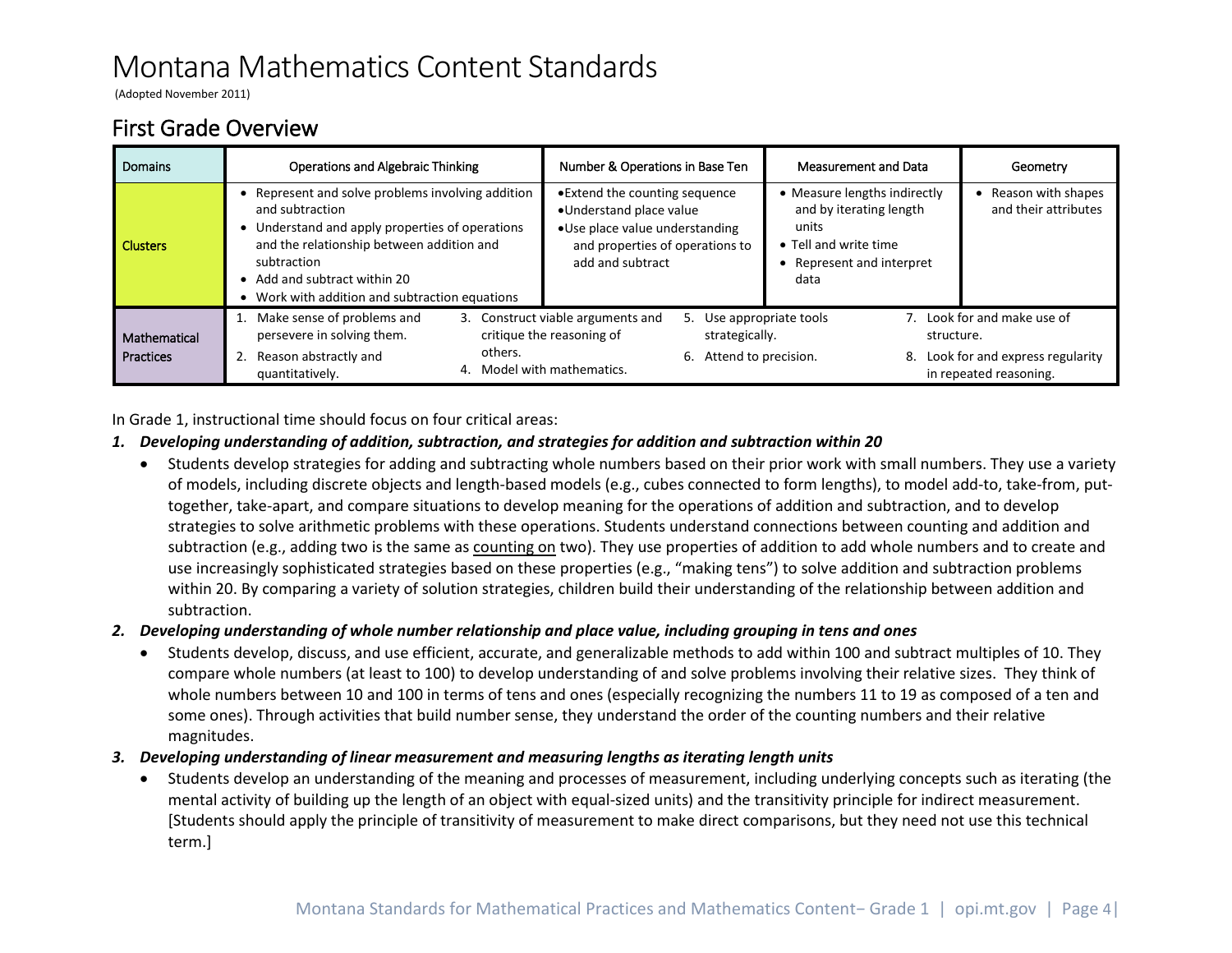(Adopted November 2011)

#### *4. Reasoning about attributes of, and composing and decomposing geometric shapes*

• Students compose and decompose plane or solid figures (e.g., put two triangles together to make a quadrilateral) and build understanding of part-whole relationships as well as the properties of the original and composite shapes. As they combine shapes, they recognize them from different perspectives and orientations, describe their geometric attributes, and determine how they are alike and different, to develop the background for measurement and for initial understandings of properties such as congruence and symmetry.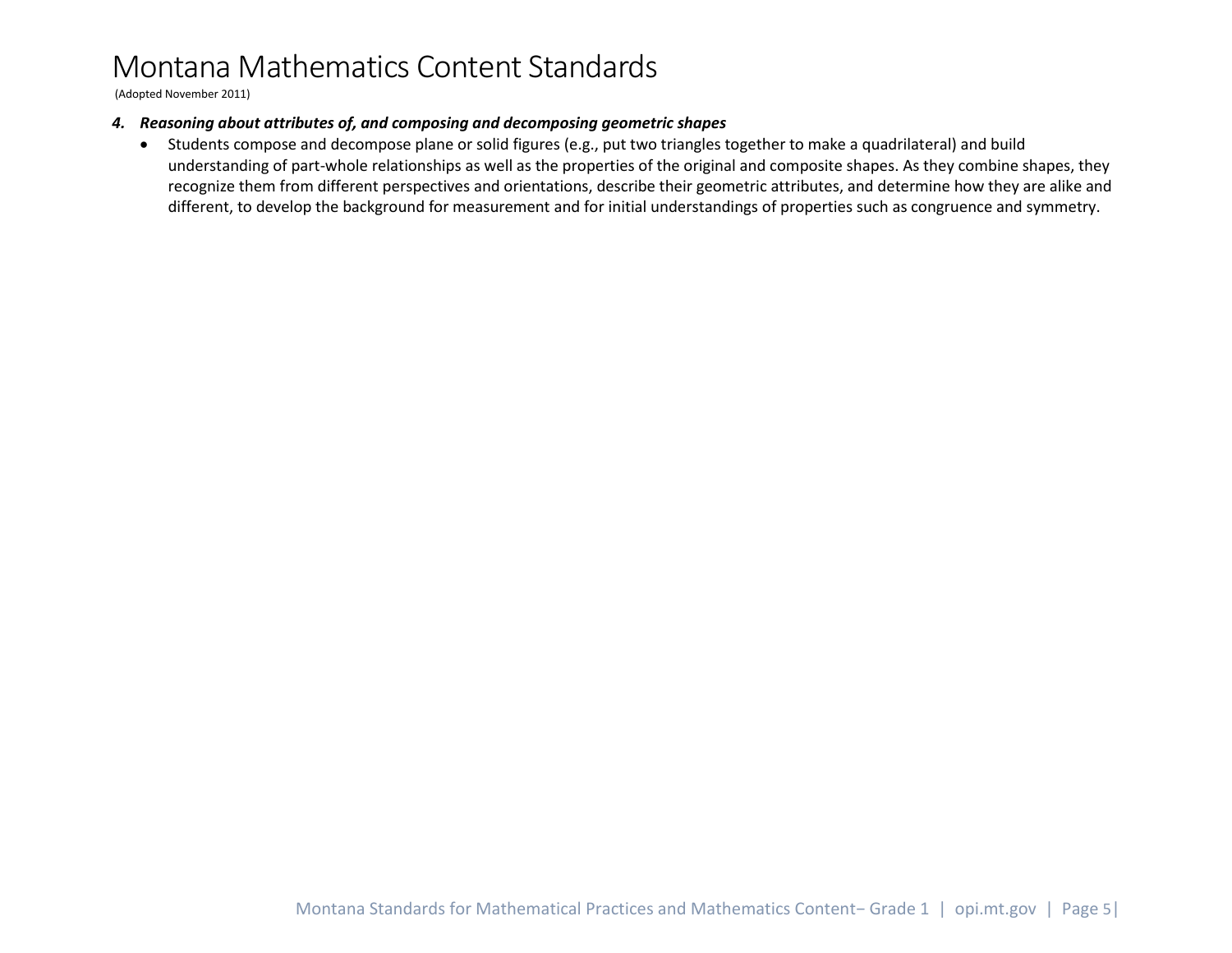(Adopted November 2011)

### <span id="page-5-0"></span>GRADE 1 STANDARDS

#### <span id="page-5-1"></span>Operations and Algebraic Thinking (OA)

*Represent and solve problems involving addition and subtraction.*

- Use addition and subtraction within 20 to solve word problems within a cultural context, including those of Montana American Indians, involving situations of adding to, taking from, putting together, taking apart, and comparing, with unknowns in all positions, e.g., by using objects, drawings, and equations with a symbol for the unknown number to represent the problem. (1.OA.1)
- Solve word problems within a cultural context, including those of Montana American Indians, that call for addition of three whole numbers whose sum is less than or equal to 20, e.g., by using objects, drawings, and equations with a symbol for the unknown number to represent the problem. (1.OA.2)

*Understand and apply properties of operations and the relationship between addition and subtraction.*

- Apply properties of operations as strategies to add and subtract. Examples: if  $8 + 3 = 11$  is known, then  $3 + 8 = 11$  is also known. (Commutative property of addition.) To add  $2 + 6 + 4$ , the second two numbers can be added to make a ten, so  $2 + 6 + 4 = 2 + 10 =$ 12. (Associative property of addition.) [Students need not use formal terms for these properties.] (1.OA.3)
- Understand subtraction as an unknown-addend problem. For example, subtract 10 − 8 by finding the number that makes 10 when added to 8. (1.OA.4)

*Add and subtract within 20.*

- Relate counting to addition and subtraction (e.g., by counting on 2 to add 2). (1.OA.5)
- Add and subtract within 20 demonstrating fluency for addition and subtraction within 10. Use strategies such as counting on, making ten (e.g.,  $8 + 6 = 8 + 2 + 4 = 10 + 4 = 14$ ), decomposing a number leading to a ten (e.g.,  $13 - 4 = 13 - 3 - 1 = 10 - 1 = 9$ ), using the relationship between addition and subtraction (e.g., knowing that  $8 + 4 = 12$ , one knows  $12 - 8 = 4$ ) and creating equivalent but easier or known sums (e.g., adding  $6 + 7$  by creating the known equivalent  $6 + 6 + 1 = 12 + 1 = 13$ ). (1.0A.6)

*Work with addition and subtraction equations.* 

- Understand the meaning of the equal sign, and determine if equations involving addition and subtraction are true or false. For example, which of the following equations are true and which are false?  $6 = 6$ ,  $7 = 8 - 1$ ,  $5 + 2 = 2 + 5$ ,  $4 + 1 = 5 + 2$ . (1.0A.7)
- Determine the unknown whole number in an addition or subtraction equation relating to three whole numbers. For example, determine the unknown number that makes the equation true in each of the equations:  $8 + ? = 11$ ,  $5 = ? - 3$ ,  $6 + 6 = ?$ . (1.0A.8)

#### <span id="page-5-2"></span>Number and Operations in Base Ten (NBT)

*Extend the counting sequence.* 

• Count to 120, starting at any number less than 120 and read and write numerals and represent a number of objects with a written numeral in this range. (1.NBT.1)

*Understand place value.*

- Understand that the two digits of a two-digit number represent amounts of tens and ones and understand the following as special cases:
	- o 10 can be thought of as a bundle of ten ones called a "ten."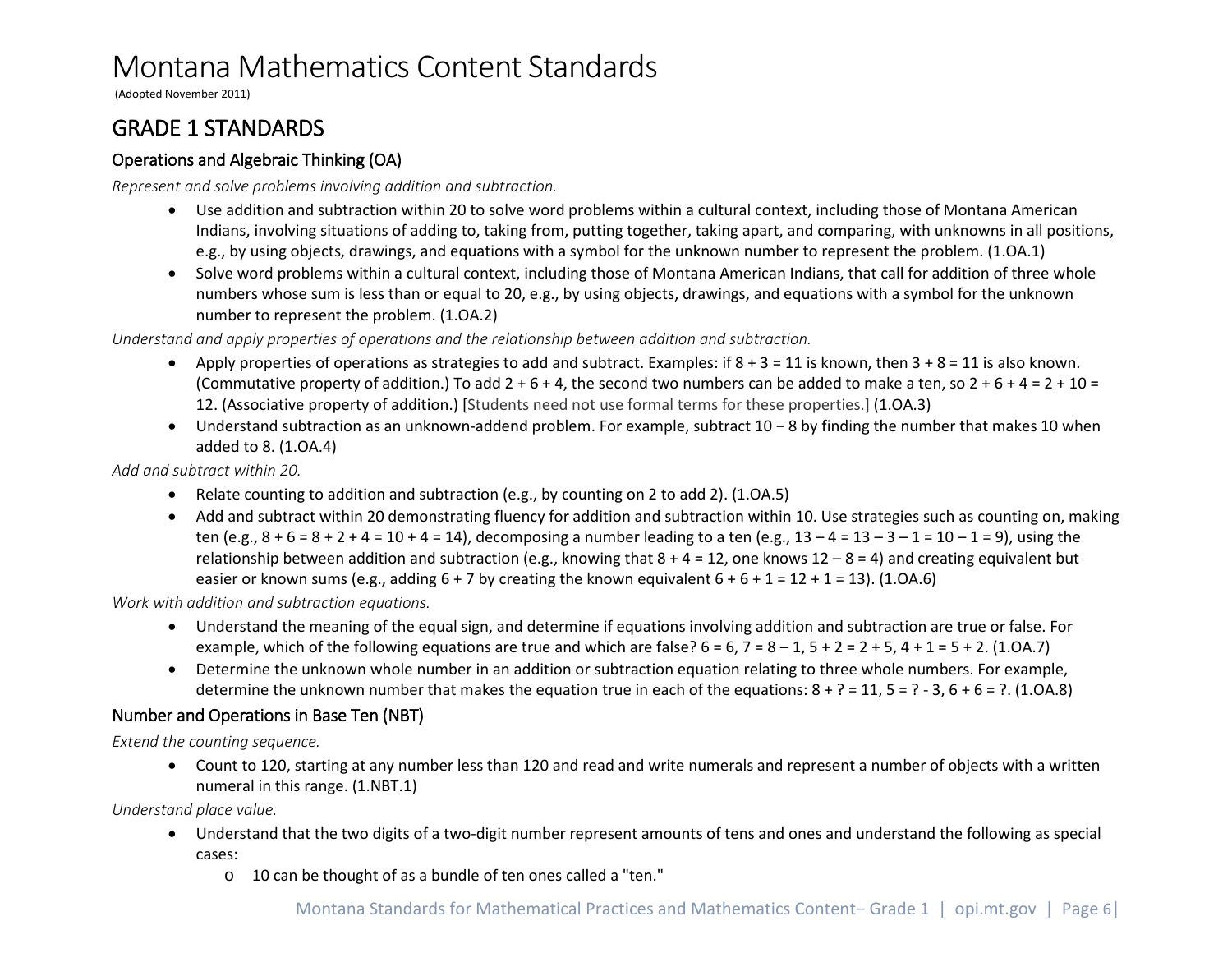(Adopted November 2011)

- o The numbers from 11 to 19 are composed of a ten and one, two, three, four, five, six, seven, eight, or nine ones.
- o The numbers 10, 20, 30, 40, 50, 60, 70, 80, 90 refer to one, two, three, four, five, six, seven, eight, or nine tens (and 0 ones). (1.NBT.2)
- Compare two two-digit numbers based on meanings of the tens and ones digits, recording the results of comparisons with the symbols  $>$ , =, and < .(1.NBT.3)

*Use place value understanding and properties of operations to add and subtract.*

- Add within 100, including adding a two-digit number and a one-digit number, and adding a two-digit number and a multiple of 10, using concrete models or drawings and strategies based on place value, properties of operations, and/or the relationship between addition and subtraction; relate the strategy to a written method and explain the reasoning used. Understand that in adding twodigit numbers, one adds tens and tens, ones and ones; and sometimes it is necessary to compose a ten. (1.NBT.4)
- Given a two-digit number, mentally find 10 more or 10 less than the number, without having to count; explain the reasoning used. (1.NBT.5)
- Subtract multiples of 10 in the range 10-90 from multiples of 10 in the range 10-90 (positive or zero differences), using concrete models or drawings and strategies based on place value, properties of operations, and/or the relationship between addition and subtraction; relate the strategy to a written method and explain the reasoning used. (1.NBT.6).

#### <span id="page-6-0"></span>Measurement and Data (MD)

*Measure lengths indirectly and by iterating length units.*

- Order three objects from a variety of cultural contexts, including those of Montana American Indians, by length and compare the lengths of two objects indirectly by using a third object. (1.MD.1)
- Express the length of an object as a whole number of length units, by laying multiple copies of a shorter object (the length unit) end to end; understand that the length measurement of an object is the number of same-size length units that span it with no gaps or overlaps. Limit to contexts where the object being measured is spanned by a whole number of length units with no gaps or overlaps. (1.MD.2)

*Tell and write time.*

• Tell and write time in hours and half-hours using analog and digital clocks. (1.MD.3)

*Represent and interpret data.*

• Organize, represent, and interpret data with up to three categories; ask and answer questions about the total number of data points, how many in each category, and how many more or less are in one category than in another. (1.MD.4)

#### <span id="page-6-1"></span>Geometry (G)

*Reason with shapes and their attributes.*

- Distinguish between defining attributes (e.g., triangles are closed and three-sided) versus non-defining attributes (e.g., color, orientation, overall size); build and draw shapes to possess defining attributes. (1.G.1)
- Compose two-dimensional shapes (rectangles, squares, trapezoids, triangles, half-circles, and quarter-circles) or three-dimensional shapes (cubes, right rectangular prisms, right circular cones, and right circular cylinders) to create a composite shape, and compose new shapes from the composite shape. [Students do not need to learn formal names such as "right rectangular prism."] (1.G.2)